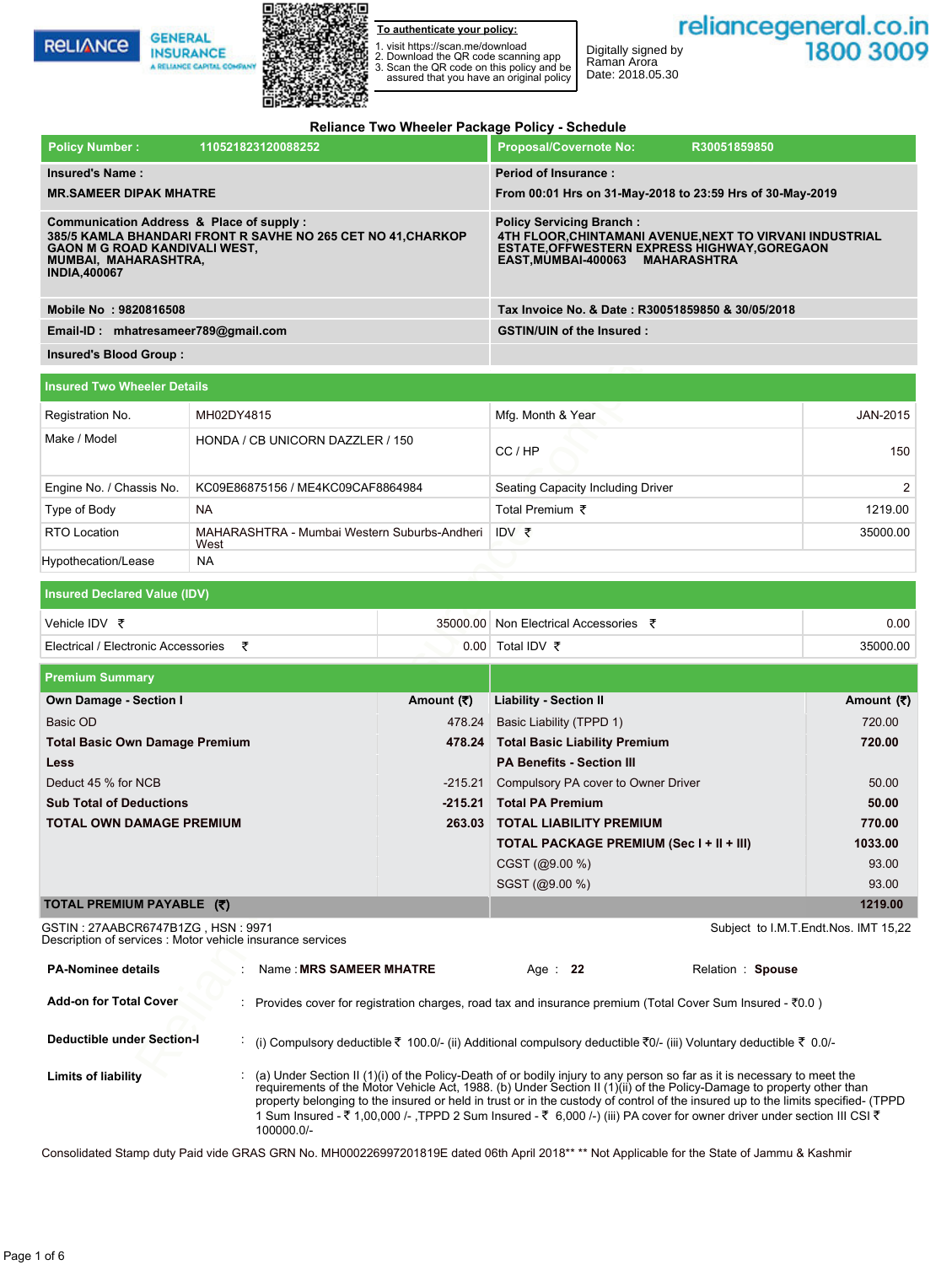

| 16A31356/Sanjay Gore          | 9619696607                      | sanjaygore1978@gmail.com |  |
|-------------------------------|---------------------------------|--------------------------|--|
| <b>Intermediary Code/Name</b> | <b>Intermediary Contact No.</b> | Intermediary E-mail ID   |  |
|                               |                                 |                          |  |

Carriage of goods (other than samples or personal luggage), (c) Organized racing, (d) Pace making, (e) Speed testing, (f)<br>Reliability trials, (g) Any Purpose in connection with Motor Trade **Persons/Classes of persons entitled to drive** Any person including the Insured Provided that a person driving holds a valid driving license at the time of the accident and :<br>is not disqualified from holding of such a license. Provided that the person holding a valid L vehicle and that such a person satisfies the requirements of Rule 3 of the Central Motor Vehicles Rules, 1989.

The Policy covers use for any purpose other than: (a) Hire or Reward other than for the purpose of driving tuition, (b)

\*No Claim Bonus is subject to no claim on the previous policy. Benefits under the policy stands forfeited if claim is/was made in previous policy. 4

"It is hereby declared and agreed that any damages pre-existing, any losses occurred & any Liability having been incurred, prior to the commencement of cover under this policy are excluded from the scope of this policy."

The policy wording with detailed terms, conditions and exclusions are available on our website **www.reliancegeneral.co.in.**

Statutory Provisions:

**Grievance Clause :-**

**Limitations as to use** 

"As per Section 146 of the Motor Vehicle Act, 1988 it is Mandatory to have your vehicle insured against third party risk.

I/We hereby certify that the Policy to which the certificate relates as well as this certificate of insurance are issued in accordance with the provision of Chapter X and Chapter XI of M.V. Act, 1988.

\*No Claim Bonus will be allowed, provided the policy is renewed within 90 days of the expiry of the previous policy.

Note : In the event of dishonor of cheque, this policy document automatically stands cancelled from inception irrespective of whether a separate communication is sent or not.<br>The policy has been issued based on the information provided by you and the policy is not valid if any of the information provided is incorrect, subject otherwise to

the terms,conditions and exclusions of the Reliance Two Wheeler Package Policy Schedule.In witness whereof this Policy has been signed at Mumbai on policy tax invoice date in lieu of Proposal/Covernote No. as mentioned in the policy.

#### Updating Registration Number of vehicles within 15 days of policy inception is MANDATORY as per IRDA. Kindly provide the same to your Agent/Our Call **Safeguard your transaction by paying your premium via crossed cheque/DD in favour of Reliance General Insurance Co. Ltd.**

centre/Policy issuing Branch (Applicable for policies booked without Registration No of vehicles)

**IMPORTANT NOTICE :** The insured is not indemnified if the vehicle is used or driven otherwise than in accordance with this Schedule. Any payment made by the Company by reason of wider terms appearing in the Certificate in order to comply with the Motor Vehicle Act, 1988 is recoverable from the Insured. See the clause

In case of a renewal, the benefits provided under the policy and/or terms and conditions of the policy including premium rate may be subject to change.

ary CodeManne<br>
The mediatry Contact No.<br>
The Poissippins of all many purpose of all many of the mediatry company Limited and the mediatry company Limited and The Company Limited and The Company Limited and The Company Limi For resolution of any query or grievance, Insured may contact the respective branch office of the Company or may call at 1800 3009 or may write an email at rgicl.services@relianceada.com. In case the insured is not satisfied with the response of the office, insured may contact the Nodal Grievance Officer of the Company at rgicl.grievances@relianceada.com. In the event of unsatisfactory response from the Nodal Grievance Officer, insured may email to Head Grievance Officer at rgicl.headgrievances@relianceada.com. In the event of unsatisfactory response from the Head Grievance Officer, he/she may, subject to vested jurisdiction, approach the Insurance Ombudsman for the redressal of grievance. Details of the offices of the Insurance Ombudsman are available at IRDAI website www.irda.gov.in or on company website www.reliancegeneral.co.in or on www.gbic.co.in. The insured may also contact the following office of the Insurance Ombudsman within whose territorial jurisdiction the branch or office of the Company is located.Office of the Insurance Ombudsman,3rd Floor,Jeevan Seva Annexe,S. V. Road,Santacruz (W), Mumbai - 400 054. Tel.: 022 - 26106552 / 26106960 Fax: 022 - 26106052 Email: bimalokpal.mumbai@gbic.co.in | Shri. A. K. Sahoo Office of the Insurance Ombudsman,Jeevan Darshan Bldg.,3rd Floor,C.T.S. No.s. 195 to 198,N.C. Kelkar Road,Narayan Peth, Pune – 411 030. Tel.: 020-41312555 Email: bimalokpal.pune@gbic.co.in

Note: Kindly acknowledge the receipt of this policy. In case you find any variations against your proposal or any discrepancy in the policy, kindly contact us immediately

This document shall be trated as a Tax Invoice as per Rule 9(2) of the Goods and Services Tax Invoice Rules

**In the** unfortunate event of a **claim, please call quoting your Policy No. 1800 3009 (toll free) on and register your claim immediately within 7days** from the date of loss.<br>In the absence of any communication from you within a period of 15 days of receipt of this letter, we will consider that the issued policy is in order and as per your

proposal.

**Special Conditions :**<br>.

Policy has been issued with reference to vehicle inspection report, reference lead no. & special conditions. The inspection report remarks can be viewed on company's website by the lead no.

**For Reliance General Insurance Co. Ltd.**

Authorised Signatory

Reliance General Insurance Company Limited. **IRDAI Registration No. 103. An ISO 9001:2008 Certified Company**

Registered Office: H Block, 1st Floor, Dhirubhai Ambani Knowledge City, Navi Mumbai 400710. Corporate Office: Reliance Centre, South Wing, 4th Floor, Off. Western Express Highway , Santacruz (East), Mumbai - 400 055.<br>Corporate Identity No.U66603MH2000PLC128300. RGI/MCOM/CO/2312/PS/VER. 1.0/310118.

Trade Logo displayed above belongs to Anil Dhirubhai Ambani Ventures Private Limited and used by Reliance General Insurance Company Limited under License.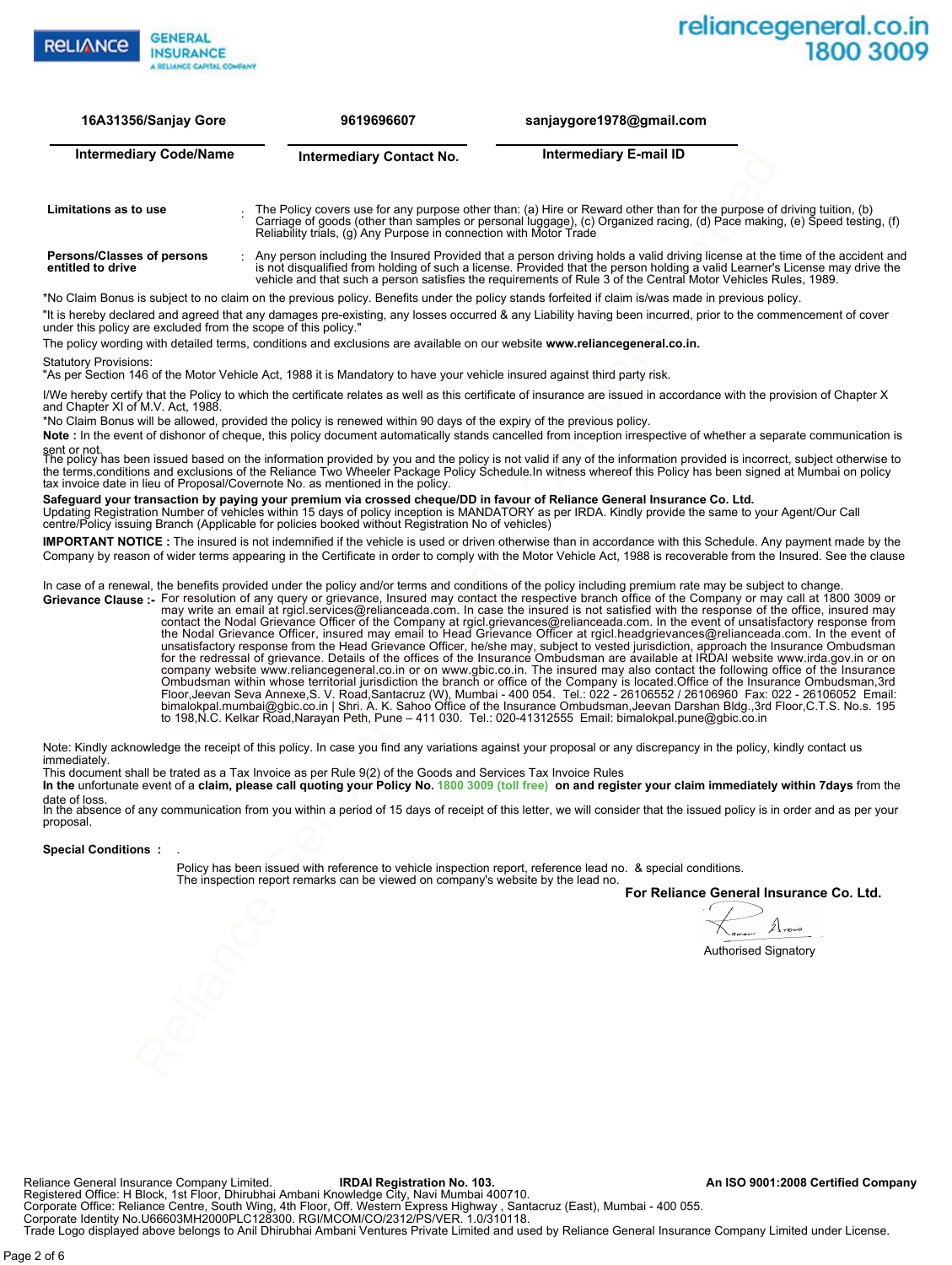| reliancegeneral.co.in |  |
|-----------------------|--|
| 1800 3009             |  |

# **Proposal Form For Reliance Two Wheeler Package Policy**

**GENERAL** 

**INSURANCE** A RELIANCE CAPITAL COMPANY

**RELIANCE** 

|          | $\nabla$ Yes<br>Is the Vehicle Made in India         | <b>No</b>                                                     | Type of Vehicle:           | $\sqrt{\text{Two wheeler}}$                     | <b>Four wheeler</b>        | <b>Three Wheeler</b>               |
|----------|------------------------------------------------------|---------------------------------------------------------------|----------------------------|-------------------------------------------------|----------------------------|------------------------------------|
|          | <b>For Office Use Only</b>                           |                                                               |                            |                                                 |                            |                                    |
|          | Policy Number                                        | 110521823120088252                                            |                            |                                                 | Date                       |                                    |
|          | Savvion Reference No.                                |                                                               |                            |                                                 | Inspection Lead No.        |                                    |
|          | Intermediary Details (To be filled in BLOCK LETTERS) |                                                               |                            |                                                 |                            |                                    |
|          | <b>Intermediary Name</b>                             | <b>SANJAY GORE</b>                                            |                            |                                                 | Code                       | 16A31356                           |
|          | <b>Branch Name</b>                                   | Andheri                                                       |                            |                                                 | Code                       | 1105                               |
|          | <b>Sales Manager Name</b>                            | <b>Sheetal Divekar</b>                                        |                            |                                                 | Code                       | 70281188                           |
|          | <b>Details (To be filled in BLOCK LETTERS)</b>       |                                                               |                            |                                                 |                            |                                    |
| 1.       | This Proposal is for<br>A new Policy                 | $\sqrt{}$ Renewal of Policy                                   |                            | <b>Rollover Policy</b>                          | <b>Used Policy</b>         |                                    |
| 2a.      | $\sqrt{Mr}$ .<br>Proposer's Full Name                | Mrs.<br>Ms.                                                   | <b>SAMEER DIPAK MHATRE</b> |                                                 |                            |                                    |
|          | 2b. Address                                          | <b>Address for Communication</b>                              |                            | Address where vehicle is normally kept and Used |                            |                                    |
|          | Flat/Building/Door/Block No.                         | 385/5 Kamla Bhandari Front R Savhe No                         |                            |                                                 |                            |                                    |
|          | Road /Street/Sector                                  | 265 Cet No 41, Charkop Gaon M G Road<br><b>Kandivali West</b> |                            |                                                 |                            |                                    |
|          | <b>Nearest Landmark</b>                              |                                                               |                            |                                                 |                            |                                    |
|          | Area                                                 |                                                               |                            |                                                 |                            |                                    |
|          | <b>City</b>                                          | <b>MUMBAI,</b>                                                |                            |                                                 |                            |                                    |
|          | Pin Code                                             | 400067                                                        |                            |                                                 |                            |                                    |
|          | <b>State</b>                                         | <b>MAHARASHTRA,</b>                                           |                            |                                                 |                            |                                    |
|          | Country                                              | India                                                         |                            |                                                 |                            |                                    |
|          | Phone                                                |                                                               |                            | <b>Mobile</b>                                   | 9820816508                 |                                    |
|          | <b>Emergency Contact No.</b>                         |                                                               |                            | <b>Blood Group</b>                              |                            |                                    |
|          | Email                                                | mhatresameer789                                               |                            | Fax                                             | 30/05/2019                 |                                    |
| 3.<br>4. | Period of Insurance<br><b>Source of Funds</b>        | 31/05/2018<br>From<br><b>Business</b>                         | Profession<br>Salary       | To                                              | <b>Agricultural Income</b> | <b>Others</b><br><b>Savings</b>    |
| 5.       | Monthly Income                                       |                                                               |                            |                                                 |                            |                                    |
| 6.       | <b>UID Aadhaar No.</b>                               | Upto ₹ 20,000                                                 | ₹ 20,001 to ₹ 50,000       |                                                 | ₹ 50,001 to ₹ 1,00,000     | ₹ 1,00,001 and above               |
| 8.       | Do you have GST Registration Number                  | Yes                                                           | $\nabla$ No                | PAN No.<br>7.                                   |                            |                                    |
|          | If Yes, Please Specify                               |                                                               |                            |                                                 |                            |                                    |
| 9.       | <b>Related Party</b>                                 | Yes                                                           | <u>J</u> No                |                                                 |                            |                                    |
|          | <b>Details of the Vehicle</b>                        |                                                               |                            |                                                 |                            |                                    |
|          | 10. Registration Number                              | MH02DY4815                                                    |                            | 11. Date of Registration 27-Apr-2015            |                            |                                    |
|          | 12. Registering Authority & Location                 | <b>MAHARASHTRA - Mumbai Western Suburbs-</b>                  |                            |                                                 |                            |                                    |
|          | 13. Year & Month of Manufacture                      | <b>JAN-2015</b>                                               |                            | 14. Cubic Capacity                              | 150                        |                                    |
|          | 15. Engine Number                                    | KC09E86875156                                                 |                            |                                                 |                            |                                    |
| 16.      | <b>Chassis Number</b>                                | ME4KC09CAF8864984                                             |                            |                                                 |                            |                                    |
| 17.      | <b>Make of Vehicle</b>                               | <b>HONDA</b>                                                  |                            |                                                 |                            |                                    |
|          | 18. Type of Body/Model                               | NA / CB UNICORN DAZZLER                                       |                            | 19. Seating Capacity including Driver           |                            | 2                                  |
|          |                                                      |                                                               |                            |                                                 |                            |                                    |
|          |                                                      |                                                               |                            |                                                 |                            |                                    |
|          |                                                      |                                                               |                            |                                                 |                            | An ISO 9001:2008 Certified Company |

**IRDAI Registration No. 103.Reliance General Insurance Company Limited.Registered Office:** H Block,1st Floor,Dhirubhai Ambani Knowledge City,Navi Mumbai -400710. **Corporate Office:** Reliance Centre,South Wing,4th Floor,Off. Western Express Hightway,Santacruz(East),Mumbai-400 055. Corporate Identity Number U66603MH2000PLC128300.Trade Logo displayed above belongs to Anil Dhirubhai Ambani Ventures Private Limited and used by Reliance General Insurance Company Limited under License.RGI/MCOM/CO/MOT-02/PVT-CAR-TWO-WHELLER-PF/Ver. 1.3/300117.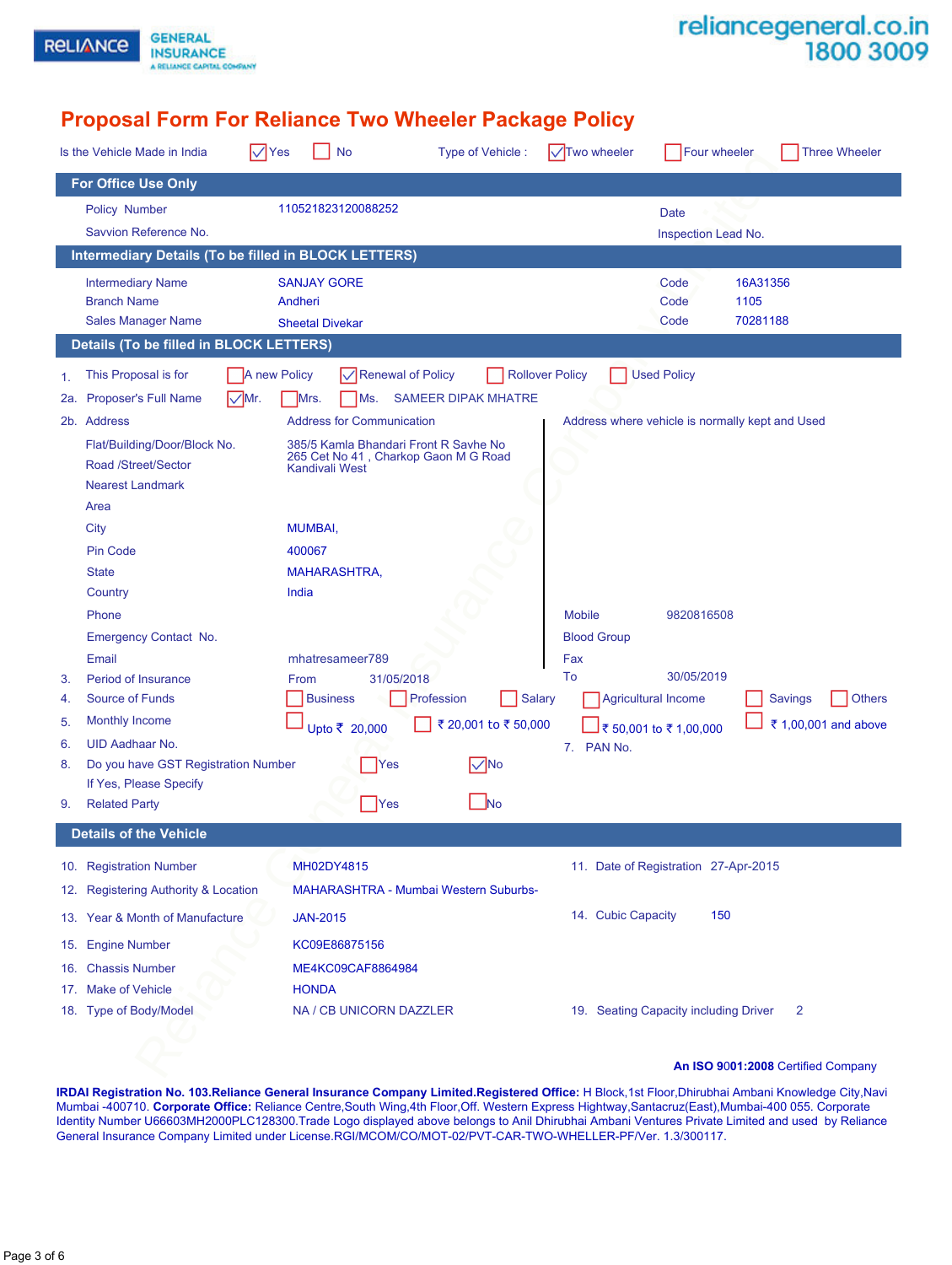

**GENERAL INSURANCE** A RELIANCE CAPITAL COMPANY

|                   | Details of the Vehicle Type and Use                                                                                                                                                                                                                                                                |                                                              |                          |                                                                                                     |                                            |              |                                |                    |                                      |
|-------------------|----------------------------------------------------------------------------------------------------------------------------------------------------------------------------------------------------------------------------------------------------------------------------------------------------|--------------------------------------------------------------|--------------------------|-----------------------------------------------------------------------------------------------------|--------------------------------------------|--------------|--------------------------------|--------------------|--------------------------------------|
| 20.               | Whether the Vehicle is driven by Non-conventional source of power?                                                                                                                                                                                                                                 |                                                              |                          |                                                                                                     | No<br>Yes                                  | If yes       | <b>Bi</b> Fuel                 | <b>CNG</b>         | <b>LPG</b>                           |
|                   | Insured declared value<br>(IDV) of the Vehicle                                                                                                                                                                                                                                                     | Non-electrical<br>Accessories fited to the<br><b>Vehicle</b> |                          | electrical & electronics<br>Accessories fited to the<br><b>Vehicle</b>                              | Side Car(Two wheeler)<br>Trailer(Pvt.Cars) |              | Value of<br><b>CNG/LPG Kit</b> | <b>Total Value</b> |                                      |
|                   | 35000.00                                                                                                                                                                                                                                                                                           | 0.00                                                         |                          | 0.00                                                                                                | 0.00                                       |              | 0.00                           | 35000.00           |                                      |
| 21.<br>23.        | Age of Owner Driver<br>Add On Covers (Subject to availability and eligibility)<br><b>Nil Depreciation Cover</b><br>a.<br><b>NCB Retention Cover</b><br>b.                                                                                                                                          |                                                              |                          |                                                                                                     | 22.                                        | D.O.B.       |                                |                    |                                      |
|                   | C.<br>If Yes, please chooose any one option;<br>Plan I-1 EMI, EMI Amount:<br>Plan III -3 EMI, EMI Amount :<br><b>Total Cover</b><br>d.<br>Daily allowance benefits(RGI--MO-A00-an-19-V02-14-15)<br>e.<br>Per Day Allowance                                                                         |                                                              |                          | Easy Monthly Installment(EMI) Protection Cover: (RGI-MO-A00-0017-V01-14-15)<br><b>Coverage Days</b> | Plan II -2 EMI, EMI Amount:                |              |                                | Yes                | No                                   |
| 24.               | Is the vehicle fitted with any Anti-theft device approved by the ARAI?<br>If Yes, please attach certificate of installation in the vehicle, issued by automobile Association of India.                                                                                                             |                                                              |                          |                                                                                                     |                                            |              |                                | Yes                | $\checkmark$<br><b>No</b>            |
| 25.               | Are you a member of Automobile Association of India ? If Yes, please submit membership copy.                                                                                                                                                                                                       |                                                              |                          |                                                                                                     |                                            |              |                                | Yes                | I∨  No                               |
| 26.<br>27.        | Will the Vehicle be used exclusively for<br>Private, social, domestic, pleasure and professional purposed?<br>No<br>Yes<br>a.<br>Carriage of goods other than samples or personal luggage?<br>Yes<br><b>No</b><br>b.<br>Whether the Vehicle is used for Driving Tuitions?<br>Yes<br><b>No</b><br>∨ |                                                              |                          |                                                                                                     |                                            |              |                                |                    |                                      |
| 28.               | Whether use of Vehicle is limited to Own Premises?                                                                                                                                                                                                                                                 |                                                              |                          |                                                                                                     |                                            |              |                                | Yes                | <b>No</b><br>$\checkmark$            |
| 29.<br>30.        | Whether the Vehicle is fitted with Fibre Glass Tank?<br>Whether the Vehicle belongs to the Embassy/Consulate of a Foreign Country?<br>If so, is the duty element included in the IDV?                                                                                                              |                                                              |                          |                                                                                                     |                                            |              |                                | Yes<br>Yes<br>Yes  | ∨<br><b>No</b><br>No<br>No           |
| 31.<br>32.<br>33. | Whether the Vehicle is design for the use of Blind/Handicapped/Mentally Challenged Person?<br>Date of purchase of the Vehicle by the Proposer<br>Whether the vehicle at the time of the Purchase was                                                                                               |                                                              |                          |                                                                                                     |                                            |              | <b>New</b>                     | Yes<br>27-Apr-2015 | M<br><b>No</b><br><b>Second Hand</b> |
|                   | <b>Risk Inclusions</b>                                                                                                                                                                                                                                                                             |                                                              |                          |                                                                                                     |                                            |              |                                |                    |                                      |
| 34.               | Please Select the higher deductible if you wish to opt for over nd above the compulsory deductible ( $\bar{\tau}$ 1000 - for Vehicles not execeeding 1500 cc,<br>₹ 2000 for vehicles exceeding 1500 cc)<br>0.00<br>Two Wheeler:                                                                    |                                                              |                          |                                                                                                     |                                            |              |                                |                    |                                      |
| 35.               | Liability to third parties : The policy provides Third Party Property Damage(TPPD) of ₹1 lakh (Two wheelers)                                                                                                                                                                                       |                                                              |                          |                                                                                                     |                                            |              |                                | Yes                | <b>No</b><br>$\checkmark$            |
|                   | Do you wish to restrict the above limits to the statutory TPPD Liability limit of $\bar{\tau}$ 6000/- only ?                                                                                                                                                                                       |                                                              |                          | No. of Persons                                                                                      |                                            |              |                                |                    |                                      |
|                   | <b>Legal Liability</b>                                                                                                                                                                                                                                                                             |                                                              |                          |                                                                                                     |                                            |              |                                |                    |                                      |
|                   | <b>Driver</b>                                                                                                                                                                                                                                                                                      |                                                              |                          |                                                                                                     |                                            |              |                                |                    |                                      |
|                   | 36. Personal Accident Cover for Owner Driver. Please give details of nomination                                                                                                                                                                                                                    |                                                              |                          |                                                                                                     |                                            |              |                                |                    |                                      |
|                   | <b>Name</b>                                                                                                                                                                                                                                                                                        | Name of Nominee                                              | Age of<br><b>Nominee</b> | Name of the Appointee<br>(If Nominee is Minor)                                                      |                                            | Relationship | <b>Address</b>                 |                    |                                      |
|                   |                                                                                                                                                                                                                                                                                                    |                                                              |                          |                                                                                                     |                                            |              |                                |                    |                                      |

|  | 35. Liability to third parties : The policy provides Third Party Property Damage(TPPD) of ₹1 lakh (Two wheelers) |  |  |  |  |  |
|--|------------------------------------------------------------------------------------------------------------------|--|--|--|--|--|
|--|------------------------------------------------------------------------------------------------------------------|--|--|--|--|--|

| <b>Yes</b> |  | ✓l No |
|------------|--|-------|
|------------|--|-------|

| <b>Legal Liability</b> | No. of Persons |  |
|------------------------|----------------|--|
| Driver                 |                |  |

| Name | Name of Nominee   | Age of<br><b>Nominee</b> | Name of the Appointee<br>(If Nominee is Minor) | Relationship | <b>Address</b> |
|------|-------------------|--------------------------|------------------------------------------------|--------------|----------------|
|      | <b>MRS SAMEER</b> | ∼                        |                                                | Spouse       |                |

 2. Compulsary PA cover for owner driver cannot be granted where a vehicle is owned by a company , a partnership firm or a similar body corporate or where the owner driver does not hold an effective driving licence)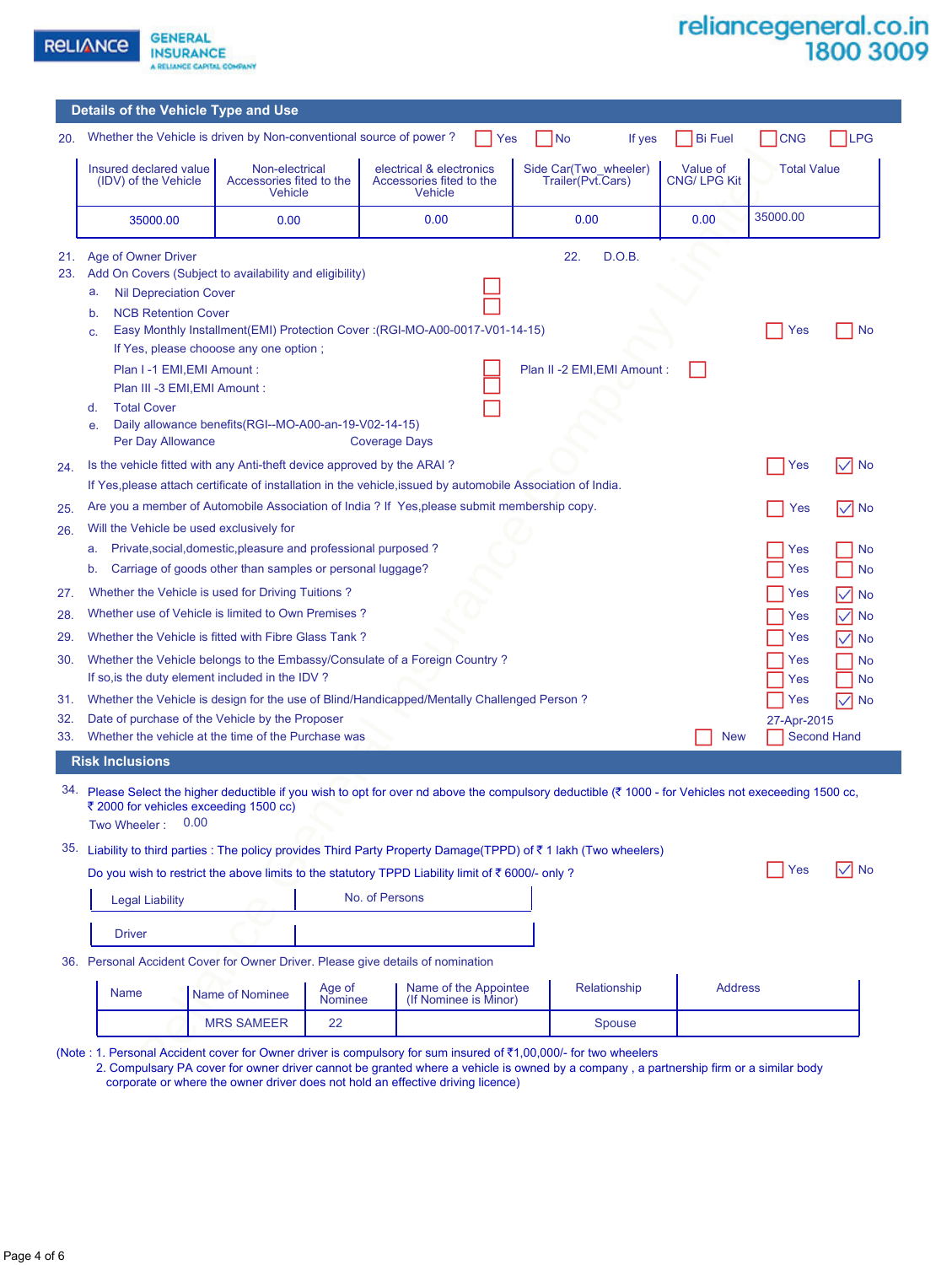| <b>RELIANCE</b>                                                                                                                                                                                                                   | <b>GENERAL</b><br><b>INSURANCE</b><br>A RELIANCE CAPITAL COMPANY                                                                                                                                                                                                                                                                                                                                                                                                                                                                                                                                |                                                                        |                        |                                                                      |                                                                                                                                                                             | reliancegeneral.co.in<br>1800 3009 |
|-----------------------------------------------------------------------------------------------------------------------------------------------------------------------------------------------------------------------------------|-------------------------------------------------------------------------------------------------------------------------------------------------------------------------------------------------------------------------------------------------------------------------------------------------------------------------------------------------------------------------------------------------------------------------------------------------------------------------------------------------------------------------------------------------------------------------------------------------|------------------------------------------------------------------------|------------------------|----------------------------------------------------------------------|-----------------------------------------------------------------------------------------------------------------------------------------------------------------------------|------------------------------------|
| 37. Extension of Geographical Area<br>1. Bangladesh                                                                                                                                                                               | Whether the extention of Geographical Area to the following Countries required?<br>2. Bhutan<br>Details of Hire Purchase / Hypothecation / Lease                                                                                                                                                                                                                                                                                                                                                                                                                                                | 3. Maldives                                                            | 4. Nepal               | 5. Pakistan                                                          | 6. Sri Lanka                                                                                                                                                                |                                    |
| 38. Please state if the vehicle is under<br>39. Full Name M/S<br>40. Address                                                                                                                                                      | If so give name and address of concerned parties                                                                                                                                                                                                                                                                                                                                                                                                                                                                                                                                                | <b>Hire Purchase</b>                                                   | <b>Lease Agreement</b> |                                                                      | <b>Hypothecation Agreement</b>                                                                                                                                              |                                    |
| <b>Details of Previous Insurance</b>                                                                                                                                                                                              |                                                                                                                                                                                                                                                                                                                                                                                                                                                                                                                                                                                                 |                                                                        |                        |                                                                      |                                                                                                                                                                             |                                    |
| 41. Full Name of Previous Insurer<br>42. Address<br><b>Policy Number</b><br>43.<br><b>Type of Cover</b><br>44.<br>45.<br>Claims taken in previous policy<br>46.<br>If yes No. of Claims<br>47. Are you entitled to no claim bonus | <b>Package Policy</b><br>NO CLAIM BONUS allowed under previous policy (%)<br>If yes, please submit/ attached proof thereof                                                                                                                                                                                                                                                                                                                                                                                                                                                                      | Reliance General Insurance Company Ltd.<br>110521723120068900<br>35.00 | Liability only         | Previous policy expiry<br>others (to be describe)<br>Claims Amount ₹ | 4th Floor, chintamani Avenue, Next to virvani Industrial Estate, offwestern express Highway, Goregaon East, Mumbai-<br>30-May-2018<br>$\nabla$ No<br> Yes<br>No.<br>I√  Yes |                                    |
| <b>Payment Details</b>                                                                                                                                                                                                            |                                                                                                                                                                                                                                                                                                                                                                                                                                                                                                                                                                                                 |                                                                        |                        |                                                                      |                                                                                                                                                                             |                                    |
| Cheque/DD<br>Cheque/ DD Date                                                                                                                                                                                                      | Cheque/ DD No.                                                                                                                                                                                                                                                                                                                                                                                                                                                                                                                                                                                  | <b>Cash</b>                                                            | <b>Credit Card</b>     | <b>Others</b>                                                        |                                                                                                                                                                             |                                    |
| <b>Proposer's Bank Details</b><br>48. Name of the Bank Account Holder<br><b>Bank Account Number</b><br>51. Name of the Bank<br>52. Branch                                                                                         | 53. MICR Code (9 digit MICR code number of bank and branch appearing on cheque issued by the bank)<br>54. IFSC Code (11 digit characted code appearing on cheque leaf)                                                                                                                                                                                                                                                                                                                                                                                                                          |                                                                        |                        | 50. Account:                                                         | Saving<br>Current                                                                                                                                                           |                                    |
|                                                                                                                                                                                                                                   | I understand that any refund due on the premium payment / any payment / claims to be directly credited to my aforesaid Bank Account .*                                                                                                                                                                                                                                                                                                                                                                                                                                                          |                                                                        |                        |                                                                      |                                                                                                                                                                             |                                    |
|                                                                                                                                                                                                                                   | * As per IRDAI, its mandetory that all payments made to the insured are only through electronic mode.                                                                                                                                                                                                                                                                                                                                                                                                                                                                                           |                                                                        |                        |                                                                      |                                                                                                                                                                             |                                    |
| <b>AML Guidelines</b>                                                                                                                                                                                                             | I/We herby confirm that all premiums have been/ will be paid from bonafide sources and no premium have been/ will be paid out of the proceeds of crime<br>related to any of the offence listed in Prevention of Money Laundering Act 2002. I undersand that the company has the right to call for the documents to<br>establsh source of funds. The insurance company has the right to cancel the insurance contract in case I am/ have been found guilty by any competent court<br>of law under any of the status, directly/ indirectly governing the prevention of Money Laundering in India. |                                                                        |                        |                                                                      |                                                                                                                                                                             |                                    |
| <b>Nationality</b>                                                                                                                                                                                                                | Indian                                                                                                                                                                                                                                                                                                                                                                                                                                                                                                                                                                                          |                                                                        |                        | Non-Indian, If Non Indian Please specify the country                 |                                                                                                                                                                             |                                    |
| Type of organization:                                                                                                                                                                                                             | Corporation<br>Partenership                                                                                                                                                                                                                                                                                                                                                                                                                                                                                                                                                                     | Goverment<br><b>International Organization</b>                         |                        | Non Goverment Organization<br>Corporatives                           | <b>Society</b><br>Section 25 Companies                                                                                                                                      | <b>Trust</b>                       |